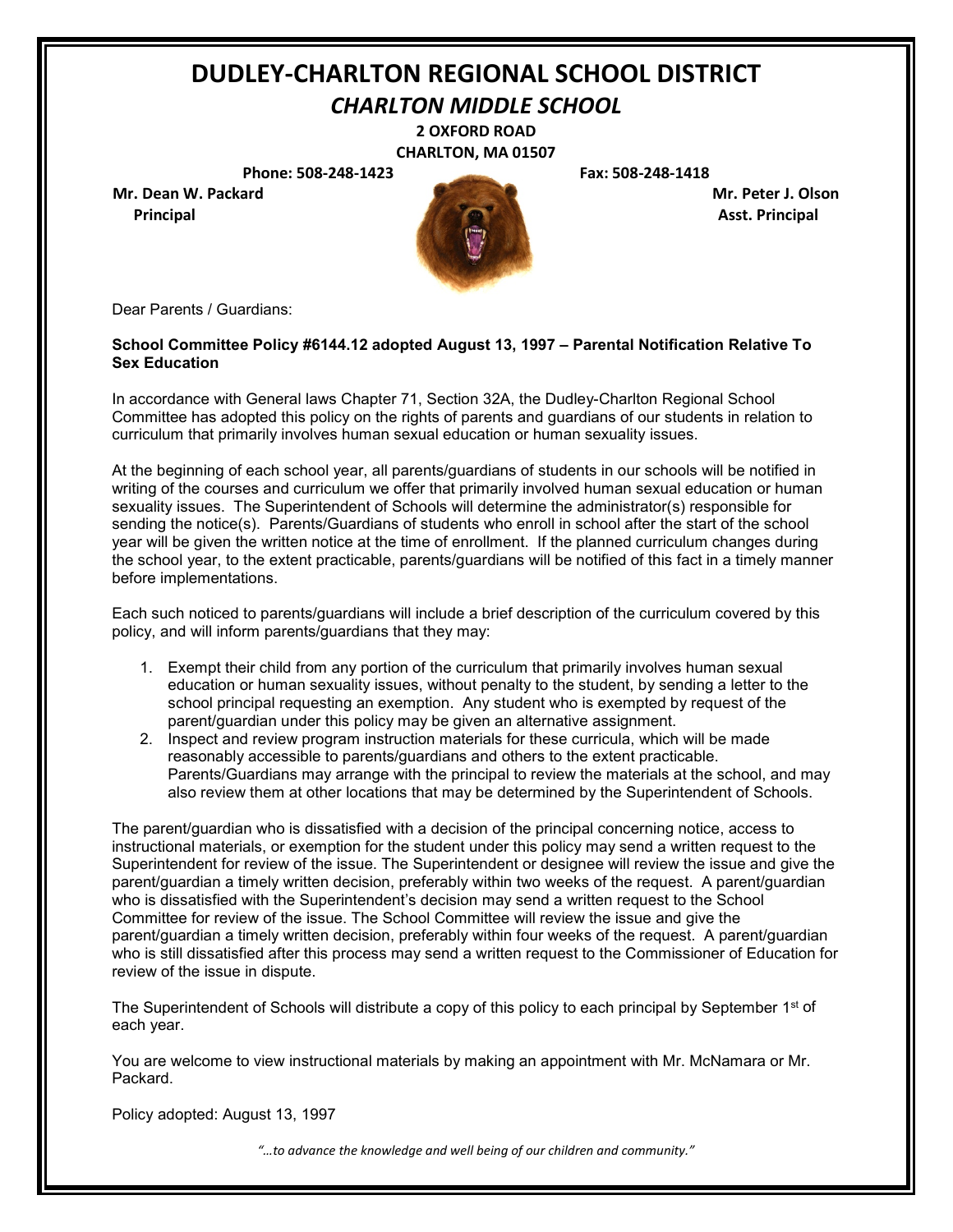### *CHARLTON MIDDLE SCHOOL*

**2 OXFORD ROAD CHARLTON, MA 01507**

**Phone: 508-248-1423 Fax: 508-248-1418**

**Mr. Dean W. Packard Mr. Peter J. Olson** 



**Principal Asst. Principal**

Contact Info: Mrs. Linnea Bond – Grade: 05 Email: [lbond@dcrsd.org](mailto:lbond@dcrsd.org) Tel #: 508-248-1423 Ext. 3206

- **I. Course Description: Health classes meet twice every six-day cycle throughout the year for 40 minutes.**
- II. **Course Content**:
	- **Elements of Wellness**: Different areas health PEMSS mental, emotional, social you are unique
	- **Social Health**: Teamwork cooperative activities and projects
	- **Managing Emotions Effectively**: Feelings and emotions what to do with them
	- **Making Positive Decisions**: Inter personal relationships friendships / bullying (effective communication)
	- **General Types of Safety and Tips**
	- **Substance Use and Abuse**: Protecting you / protecting me, alcohol, drugs and the brain
	- **Effective Communication**: Assertive, aggressive, passive
	- **Character Education**: Role models, RAK, life vest inside
- III. **Grading System**:

**80% of the Health Grade** accounts for daily class assignments, positive participation, effort, and daily preparedness with a pencil and any necessary supplies. **20% of Health Grade** is based on tests and project.

IV. **Term Grades for all Unified Arts Classes are as follows**:

**PE (Pass with Excellence)** Class average of 90% or above

**P (Pass)** Class average of 70%-89%

**NI (Needs Improvement)** Class average of 60%-69% (Excludes student from honor roll for term) **F (Fail)** Class average of 59% or below (Excludes student from honor roll for term)

\*\*\*\*\*\*\*\*\*\*\*\*\*\*\*\*\*\*\*\*\*\*\*PLEASE RETURNED SIGNED BY PARENT/GUARDIAN\*\*\*\*\*\*\*\*\*\*\*\*\*\*\*\*\*\*\*\*\*\*\*\*\*\* CHARLTON MIDDLE SCHOOL CONTRACT 2019-2020

STUDENT NAME: GRADE: 05

I have received, on the reverse side of this letter, the explanation of the Mass. General Laws, Chapter 71, Section 32A.

PARENT/GUARDIAN SIGNATURE & DATE: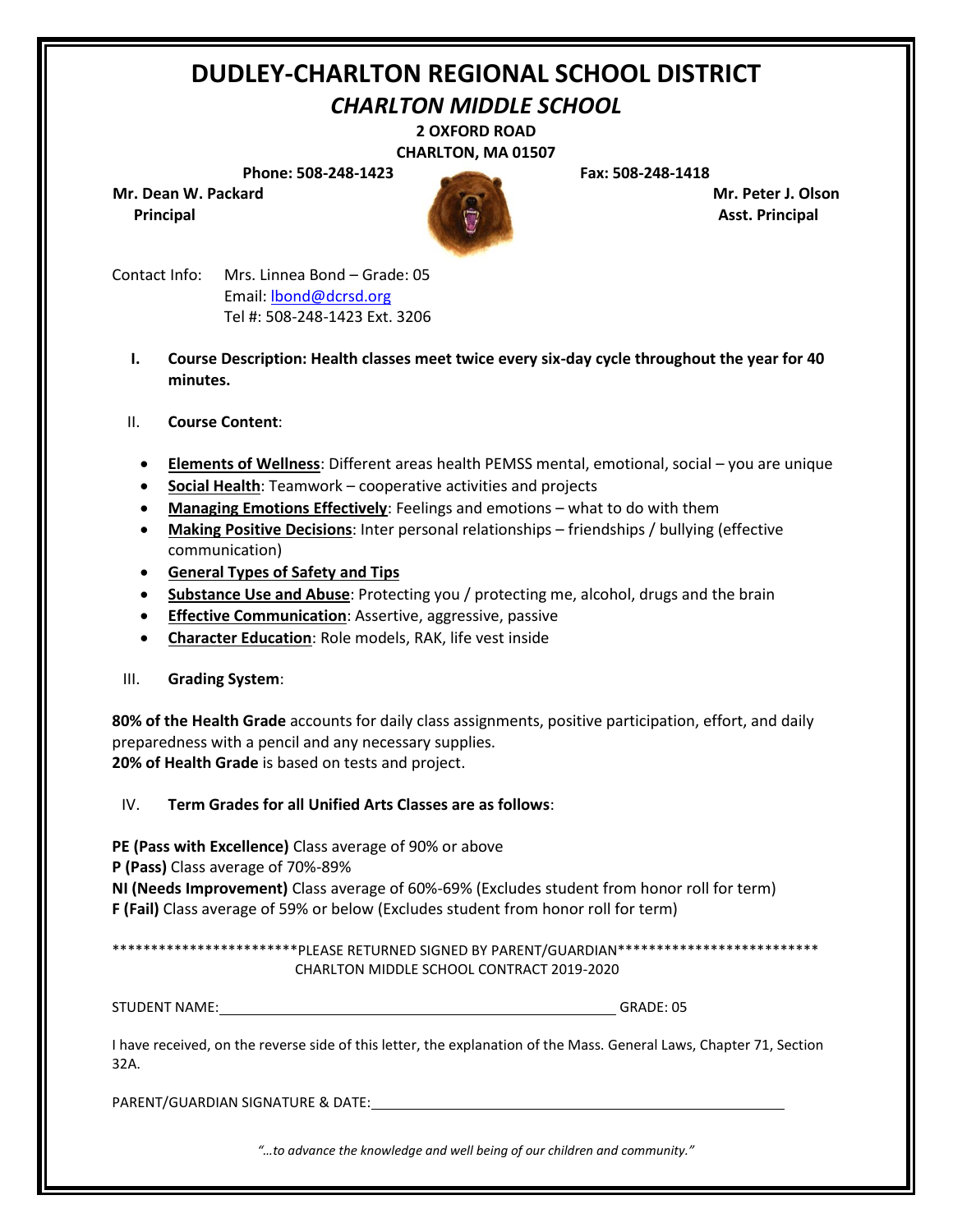### *CHARLTON MIDDLE SCHOOL*

**2 OXFORD ROAD**

**CHARLTON, MA 01507**

**Phone: 508-248-1423 Fax: 508-248-1418**

**Mr. Dean W. Packard Mr. Peter J. Olson** 



**Principal Asst. Principal**

Contact Info: Mrs. Linnea Bond – Grade: 06 Email: [lbond@dcrsd.org](mailto:lbond@dcrsd.org) Tel #: 508-248-1423 Ext. 3206

- **I. Course Description: Health classes meet twice every six-day cycle throughout the year for 40 minutes.**
- II. **Course Content**:
	- **Say Something**: Emotional, Social Health, Impacting the world for good
	- **Drug Education**: Natural High
	- **Conflict Resolution / Violence Prevention**: Working toward peace Quest
	- **First Aid**: Red Cross Basic First Aid Training Disease Prevention
	- **Body Systems**: Life Cycles, Grow Healthy = Growth & Development
	- **Consumer Health**: Making Positive Decisions
	- **Values**: Character traits
	- **Improving Peer & Family Relationships**

### III. **Grading System**:

**80% of the Health Grade** accounts for daily class assignments, positive participation, effort, and daily preparedness with a pencil and any necessary supplies. **20% of Health Grade** is based on tests and project.

### IV. **Term Grades for all Unified Arts Classes are as follows**:

**PE (Pass with Excellence)** Class average of 90% or above

**P (Pass)** Class average of 70%-89%

**NI (Needs Improvement)** Class average of 60%-69% (Excludes student from honor roll for term) **F (Fail)** Class average of 59% or below (Excludes student from honor roll for term)

\*\*\*\*\*\*\*\*\*\*\*\*\*\*\*\*\*\*\*\*\*\*\*\*PLEASE RETURNED SIGNED BY PARENT/GUARDIAN\*\*\*\*\*\*\*\*\*\*\*\*\*\*\*\*\*\*\*\*\*\*\*\*\*\* CHARLTON MIDDLE SCHOOL CONTRACT 2019-2020

 $GRADE: 06$ 

I have received, on the reverse side of this letter, the explanation of the Mass. General Laws, Chapter 71, Section 32A.

PARENT/GUARDIAN SIGNATURE & DATE: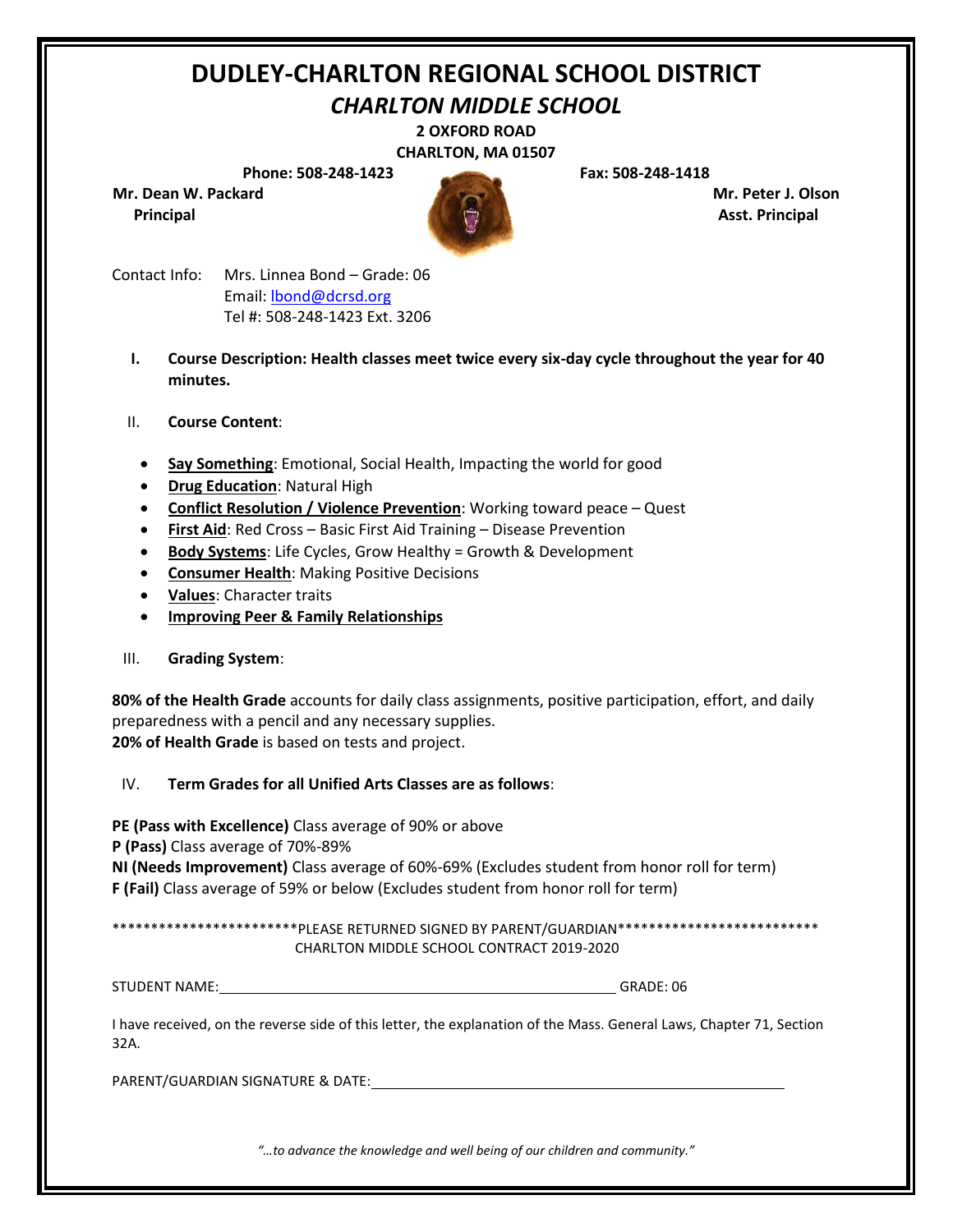*CHARLTON MIDDLE SCHOOL*

**2 OXFORD ROAD CHARLTON, MA 01507**

**Phone: 508-248-1423 Fax: 508-248-1418**

**Mr. Dean W. Packard Mr. Peter J. Olson** 



Contact Info: Mr. McNamara – Grade 7 Email: [smcnamara@dcrsd.org](mailto:smcnamara@dcrsd.org) Tel #: 508-248-1423 Ext. 4201

**I. Course Description: Health classes meet twice every six-day cycle throughout the year for 40 minutes.**

### II. **Course Content**:

Growth and Development: Caring for Your Body Adolescent changes during Puberty Understanding Drugs, Alcohol, and Tobacco Nutrition Developing Self-Confidence & Self-Esteem Making Positive Friendships Effective Communication Skills Conflict Resolution & Violence Prevention Strategies **Strategies** Refusal skills: Saying "NO" Under Pressure Managing Emotions Effectively **Personal Safety** Making Positive Decisions **Disease Prevention** Improving Peer & Family Relationships

### III. **Grading System**:

**80% of the Health Grade** accounts for daily class assignments, positive participation, effort, and daily preparedness with a pencil and any necessary supplies. **20% of Health Grade** is based on tests and project.

### IV. **Term Grades for all Unified Arts Classes are as follows**:

**PE (Pass with Excellence)** Class average of 90% or above **P (Pass)** Class average of 70%-89% **NI (Needs Improvement)** Class average of 60%-69% (Excludes student from honor roll for term) **F (Fail)** Class average of 59% or below (Excludes student from honor roll for term)

\*\*\*\*\*\*\*\*\*\*\*\*\*\*\*\*\*\*\*\*\*\*\*\*PLEASE RETURNED SIGNED BY PARENT/GUARDIAN\*\*\*\*\*\*\*\*\*\*\*\*\*\*\*\*\*\*\*\*\*\*\*\*\*\* CHARLTON MIDDLE SCHOOL CONTRACT 2019-2020

STUDENT NAME: GRADE: 07

I have received, on the reverse side of this letter, the explanation of the Mass. General Laws, Chapter 71, Section 32A.

PARENT/GUARDIAN SIGNATURE & DATE: